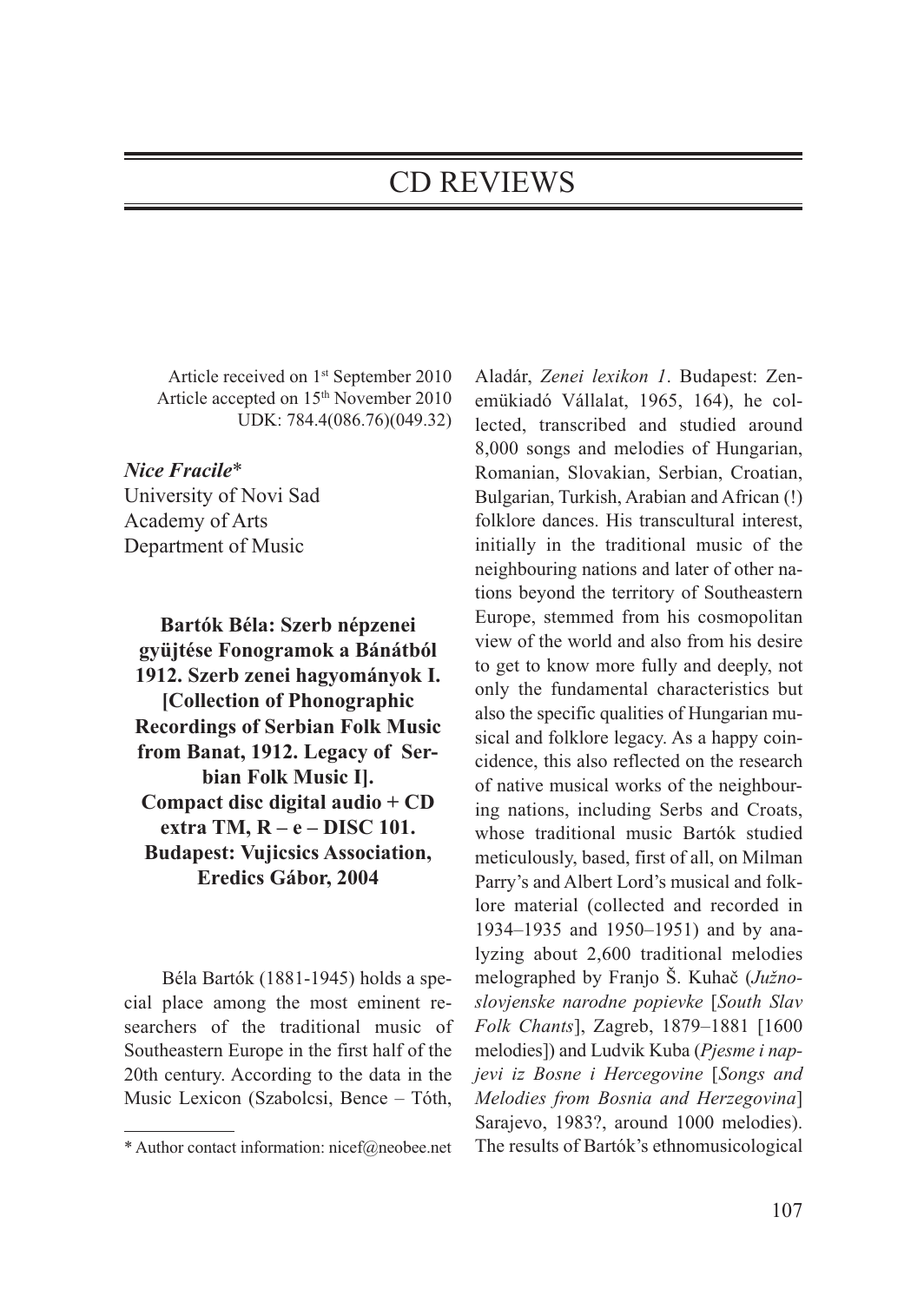research of Serbian and Croatian songs were published (posthumously) and are well-known to the scientific world (such as Milman Parry – Albert Bates Lord, *Srpsko-hrvatske junačke pjesme* [*Serbo-Croatian Heroic Songs*], Vol. I Cambridge and Belgrade, 1954. However, the original phonographic recordings were neither easily accessible to the general cultural public nor to scholars.

The release of a multimedia CD containing the phonographic recordings of the Serbian folk music from Banat, recorded by B. Bartók in 1912, is another fortunate circumstance for Serbian ethnomusicology which was, however, not known to our ethnomusicologists until only recently. This multimedia CD, extremely important for Serbian ethnomusicology, was released by the *Vujičić Association* (Vujicsics Association, Budapest, 2004). The multimedia CD is accompanied by a review in Hungarian, English and Serbian in which the author, Gábor Eredics, says among other things: "...collection on the extra CD... can be played both as an audio CD and in audiovisual form. The audio fund was rerecorded after a careful restoration and can be used in any CD device. If played on a computer, the CD provides access to Bartók's handwritten musical notation, originals, unprocessed recordings and other collections, visual and textual information about the ethnographic aspects of collectors and the subsequent life of the melodies". This is very precious material which takes us back to the time when Serbian composers did not have a phonograph but recorded traditional melodies "by ear", that is directly from narrators in order to use them primarily in their compositions.

In 1912, Bartók also recorded 21 Serbian traditional melodies on a phonograph in two Banat communities belonging to Romania today – in Monostor (Temesmonostor, Temes County, today's *Mănă ştiur*) and Sarafalva (Saravola, Torontal County, today's community of *Saravale*). It is worthwhile mentioning that both communities had a multinational ethnic structure at the time with Romanians, Hungarians, Serbs and Germans living together. On 12 March in Monostor, Bartók recorded nine instrumental melodies, two performed on the violin (*Malo kolo, Veliko kolo*) [*Small Round Dance, Big Round Dance*] and seven on the tamboura (*Malo kolo; Veliko kolo; Srbkinja; Seljančica; Zaplet; Oj, djevojko rokoko; Đurđevka*), as well as two songs performed in a more modern style for which Bartók made a note in French in his musical notations – in the place where the title usually goes – that the song could also be sung alternatively, e.g. "Un chant" (joué et chanté alternativement). The lyrics were written under the musical notation in the Serbian Latin alphabet: *Pevaj petle na dudu jalovcu / Devojka se dopala udovcu*, etc. On the other musical notation it says: "Un chant" (joué et chanté alternativement), with the lines: *Idem kući, a već zora / Luče guče sa prozora*, etc. under the notes. This last song is performed as two-part and homophonic, in a more modern "bass singing" style, with the endings of melodic sections in a pure fifth chord.

Interestingly enough, next to the narrator's name and in addition to the phonograph number and place of the recording, Bartók wrote down the narrator's nationality but only for the Romanies. Thus, for example, he notes that the melodies on the violin were performed by Mihaj Skitović